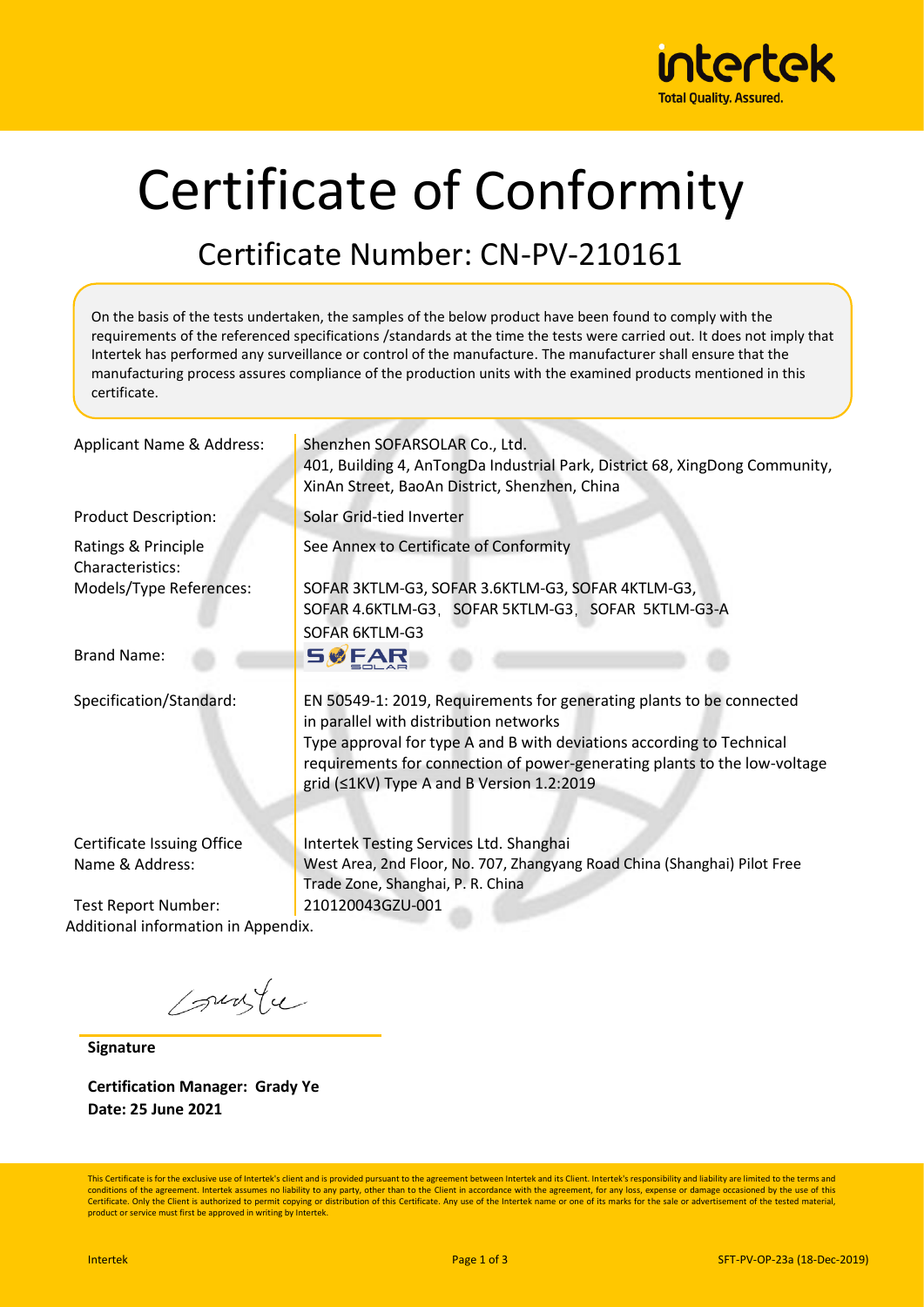

## **APPENDIX: Certificate of Conformity**

#### **This is an Appendix to Certificate of Conformity Number: CN-PV-210161**

| <b>MODEL</b>                                 | <b>SOFAR 3KTLM-</b><br>G <sub>3</sub> | SOFAR 3.6KTLM-<br>G <sub>3</sub> | <b>SOFAR</b><br>4KTLM-G3 | SOFAR 4.6KTLM-<br>G <sub>3</sub> |  |  |
|----------------------------------------------|---------------------------------------|----------------------------------|--------------------------|----------------------------------|--|--|
| Input (DC)                                   |                                       |                                  |                          |                                  |  |  |
| Max. input voltage                           | 600V                                  |                                  |                          |                                  |  |  |
| Start-up voltage                             | 90V                                   |                                  |                          |                                  |  |  |
| Rated input voltage                          |                                       | 380V                             |                          |                                  |  |  |
| MPPT operating voltage range                 |                                       | 80V~550V                         |                          |                                  |  |  |
| Full power MPPT voltage range                | 200V~500V                             |                                  |                          |                                  |  |  |
| Max. input MPPT current                      | 15A/15A                               |                                  |                          |                                  |  |  |
| Max. input short circuit current<br>per MPPT | 22.5A/22.5A                           |                                  |                          |                                  |  |  |
| Output (AC)                                  |                                       |                                  |                          |                                  |  |  |
| Rated power                                  | 3000W                                 | 3680W                            | 4000W                    | 4600W                            |  |  |
| Max. AC power                                | 3300VA                                | 3680VA                           | 4400VA                   | 4600VA                           |  |  |
| Rated output current                         | 13.6A                                 | 16A                              | 18.2A                    | 21A                              |  |  |
| Max output current                           | 15A                                   | 16A                              | 20A                      | 23A                              |  |  |
| Nominal grid voltage                         | 230Vac                                |                                  |                          |                                  |  |  |
| Nominal frequency                            | 50Hz/60Hz                             |                                  |                          |                                  |  |  |
| Power factor                                 | 1default(+/-0.8 adjustable)           |                                  |                          |                                  |  |  |
| Ambient temperature range                    | $-30$ $+60$ $\degree$ C               |                                  |                          |                                  |  |  |
| Degree of protection                         | <b>IP65</b>                           |                                  |                          |                                  |  |  |
| Cooling                                      | Natural                               |                                  |                          |                                  |  |  |
| Software version                             | V000001                               |                                  |                          |                                  |  |  |

This Certificate is for the exclusive use of Intertek's client and is provided pursuant to the agreement between Intertek and its Client. Intertek's responsibility and liability are limited to the terms and<br>conditions of t Certificate. Only the Client is authorized to permit copying or distribution of this Certificate. Any use of the Intertek name or one of its marks for the sale or advertisement of the tested material,<br>product or service mu